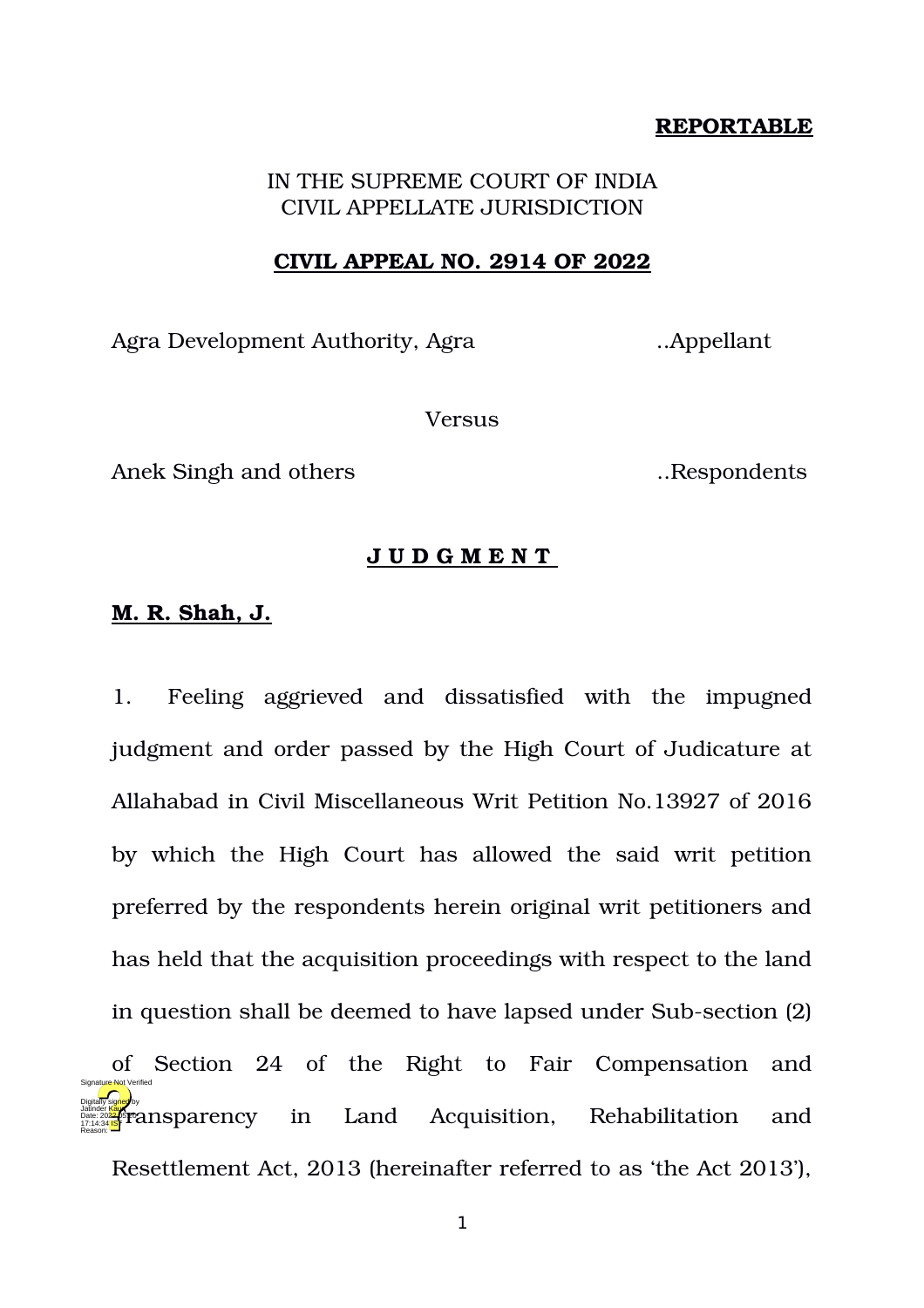the Agra Development Authority, Agra has preferred the present appeal.

2. We have heard learned counsel for the respective parties. We have perused and considered the impugned judgment and order passed by the High Court.

3. Before the High Court it was the specific case on behalf of the Agra Development Authority – appellant herein that as such the possession of the land in question was already taken over and even the name of the Authority was mutated in the revenue records. It was also the specific case on behalf of the Authority that possession of the land in question was with them but the original writ petitioners illegally occupied it again. It was also the case on behalf of the Authority that the development works have already been carried out on the land in question and the entire compensation had already been deposited with the Special Land Acquisition Officer. It was also the case on behalf of the Authority that the original writ petitioners deliberately did not take the compensation for the remaining plot measuring 6 Biswa and 15 Biswansi and therefore, on account of the fault of the writ petitioners, the acquisition proceedings cannot lapse. However, by the impugned judgment and order the High Court has held

2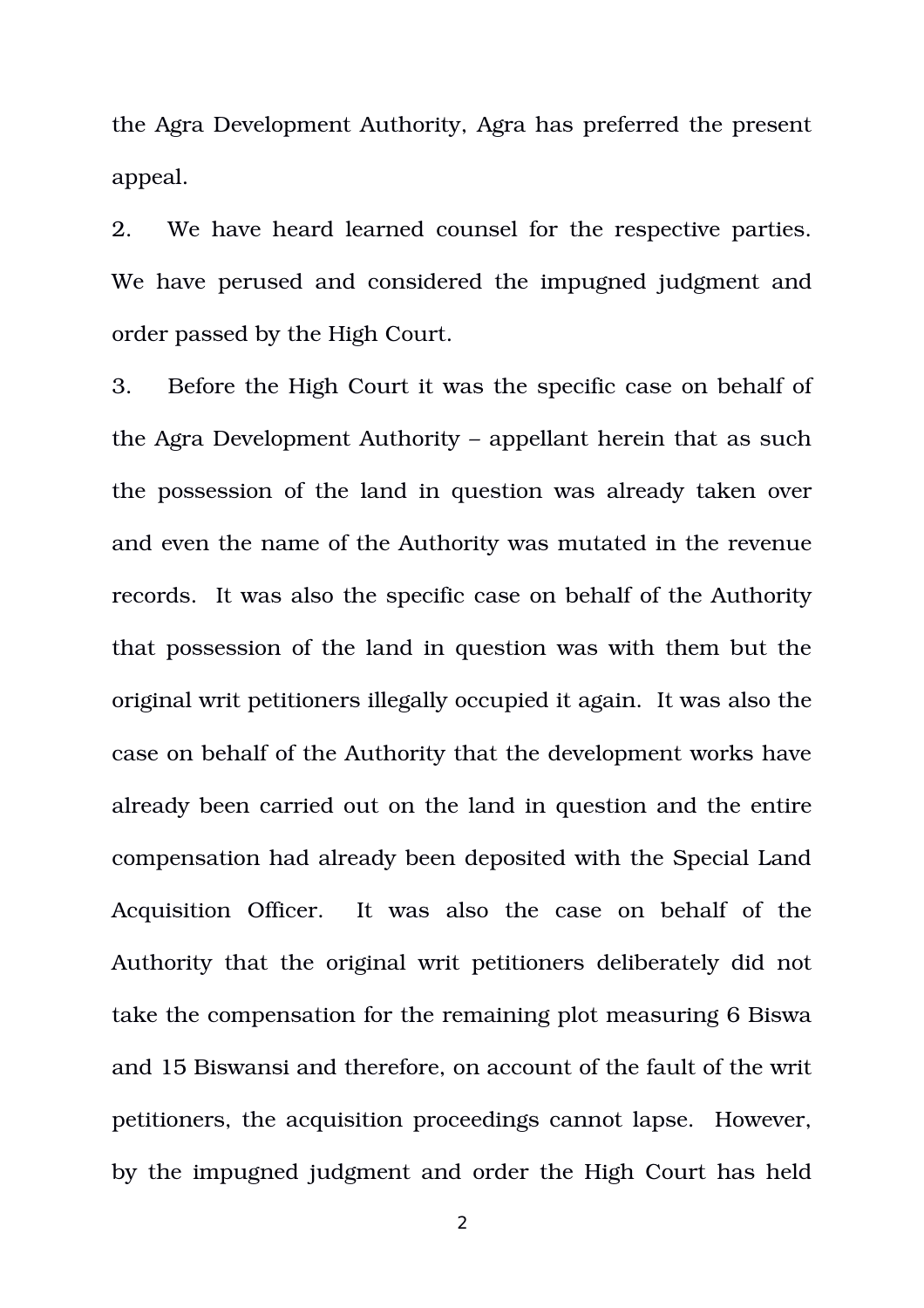and declared that the acquisition proceedings with respect to the land in question shall be deemed to have lapsed under subsection (2) of Section 24 of the Act, 2013 on the ground that the amount of compensation was not actually paid to the land owners. While holding so the High Court has relied upon and considered the decision of this Court in the case of **Pune Municipal Corporation and another versus Harakchand Misirimal Solanki and others** reported in **(2014) 3 SCC 183.**

3.1 Thus, while passing the impugned judgment and order the High Court has solely relied upon the decision of this Court in the case of **Pune Municipal Corporation (supra)** and other decisions in which the decision in the case of **Pune Municipal Corporation (supra)** was followed. **(Para 12 of the impugned judgment and order)**

However, the decision of this Court in the case of **Pune Municipal Corporation (supra)** has been subsequently overruled by the Constitution Bench of this Court in the case of **Indore Development Authority versus Manoharlal and others,**

3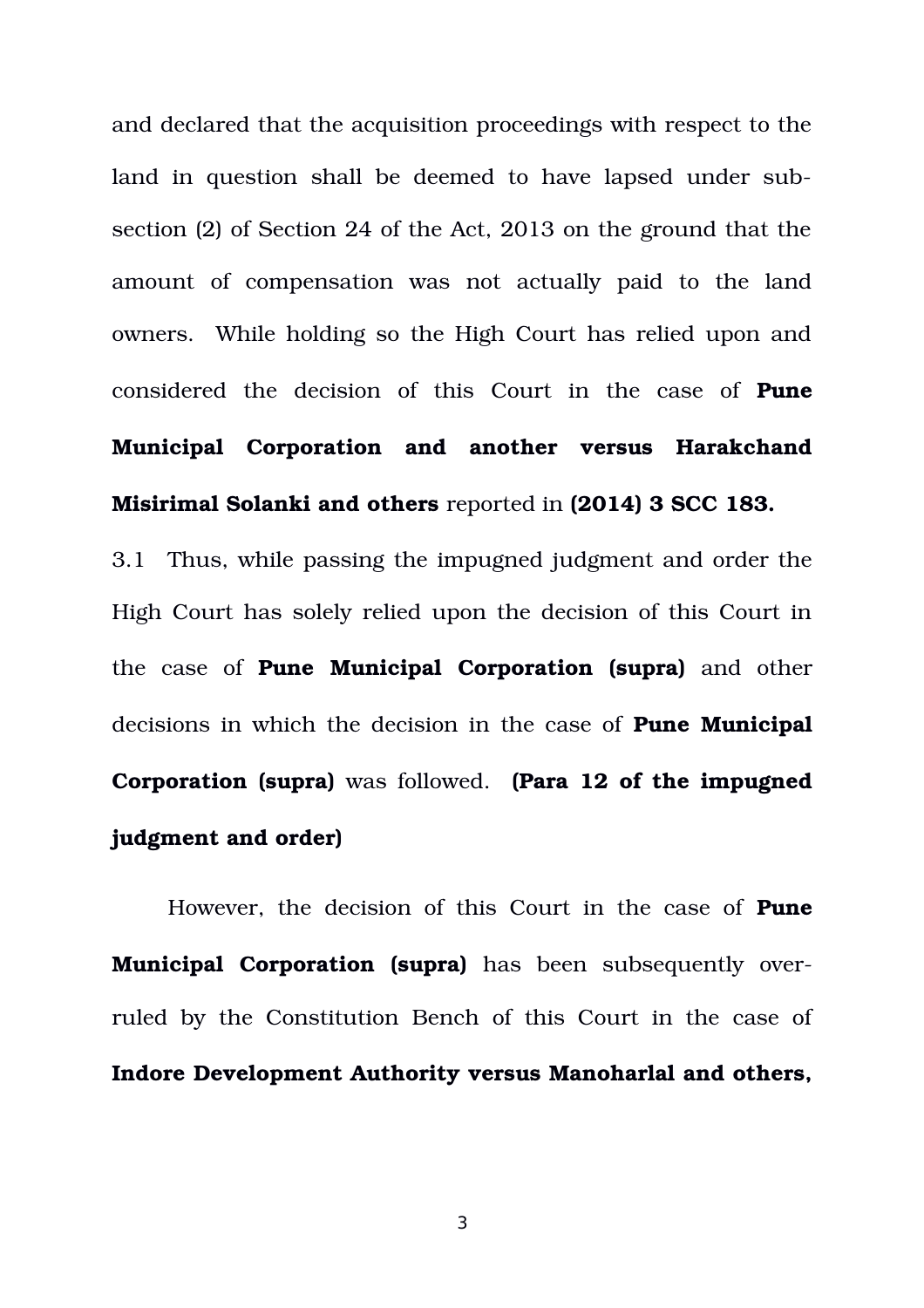**2020) 8 SCC 129**. In paragraph 366 it is observed and held as

under:

 **"366.** In view of the aforesaid discussion, we answer the questions as under:

**366.1.** Under the provisions of Section 24(1)(*a*) in case the award is not made as on  $1-1-2014$ , the date of commencement of the 2013 Act, there is no lapse of proceedings. Compensation has to be determined under the provisions of the 2013 Act.

**366.2.** In case the award has been passed within the window period of five years excluding the period covered by an interim order of the court, then proceedings shall continue as provided under Section 24(1)(*b*) of the 2013 Act under the 1894 Act as if it has not been repealed.

**366.3.** The word "or" used in Section 24(2) between possession and compensation has to be read as "nor" or as "and". The deemed lapse of land acquisition proceedings under Section 24(2) of the 2013 Act takes place where due to inaction of authorities for five years or more prior to commencement of the said Act, the possession of land has not been taken nor compensation has been paid. In other words, in case possession has been taken, compensation has not been paid then there is no lapse. Similarly, if compensation has been paid, possession has not been taken then there is no lapse.

**366.4.** The expression "paid" in the main part of Section 24(2) of the 2013 Act does not include a deposit of compensation in court. The consequence of nondeposit is provided in the proviso to Section 24(2) in case it has not been deposited with respect to majority of landholdings then all beneficiaries (landowners) as on the date of notification for land acquisition under Section 4 of the 1894 Act shall be entitled to compensation in accordance with the provisions of the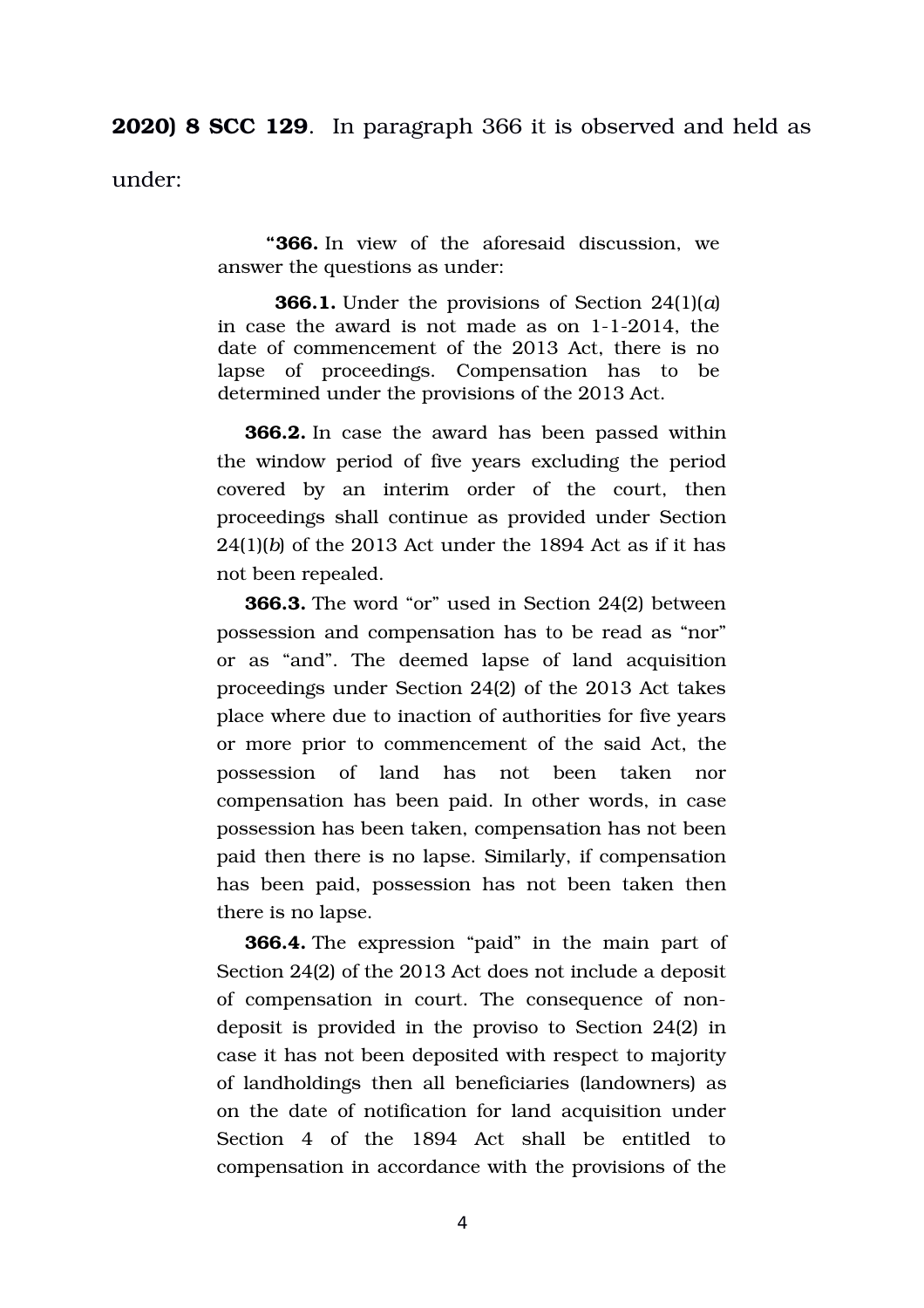2013 Act. In case the obligation under Section 31 of the Land Acquisition Act, 1894 has not been fulfilled, interest under Section 34 of the said Act can be granted. Non-deposit of compensation (in court) does not result in the lapse of land acquisition proceedings. In case of non-deposit with respect to the majority of holdings for five years or more, compensation under the 2013 Act has to be paid to the "landowners" as on the date of notification for land acquisition under Section 4 of the 1894 Act.

**366.5.** In case a person has been tendered the compensation as provided under Section 31(1) of the 1894 Act, it is not open to him to claim that acquisition has lapsed under Section 24(2) due to non-payment or non-deposit of compensation in court. The obligation to pay is complete by tendering the amount under Section 31(1). The landowners who had refused to accept compensation or who sought reference for higher compensation, cannot claim that the acquisition proceedings had lapsed under Section 24(2) of the 2013 Act.

**366.6.** The proviso to Section 24(2) of the 2013 Act is to be treated as part of Section 24(2), not part of Section 24(1)(*b*).

**366.7.** The mode of taking possession under the 1894 Act and as contemplated under Section 24(2) is by drawing of inquest report/memorandum. Once award has been passed on taking possession under Section 16 of the 1894 Act, the land vests in State there is no divesting provided under Section 24(2) of the 2013 Act, as once possession has been taken there is no lapse under Section 24(2).

**366.9.** Section 24(2) of the 2013 Act does not give rise to new cause of action to question the legality of concluded proceedings of land acquisition. Section 24 applies to a proceeding pending on the date of enforcement of the  $2013$  Act i.e. 1-1-2014. It does not revive stale and time-barred claims and does not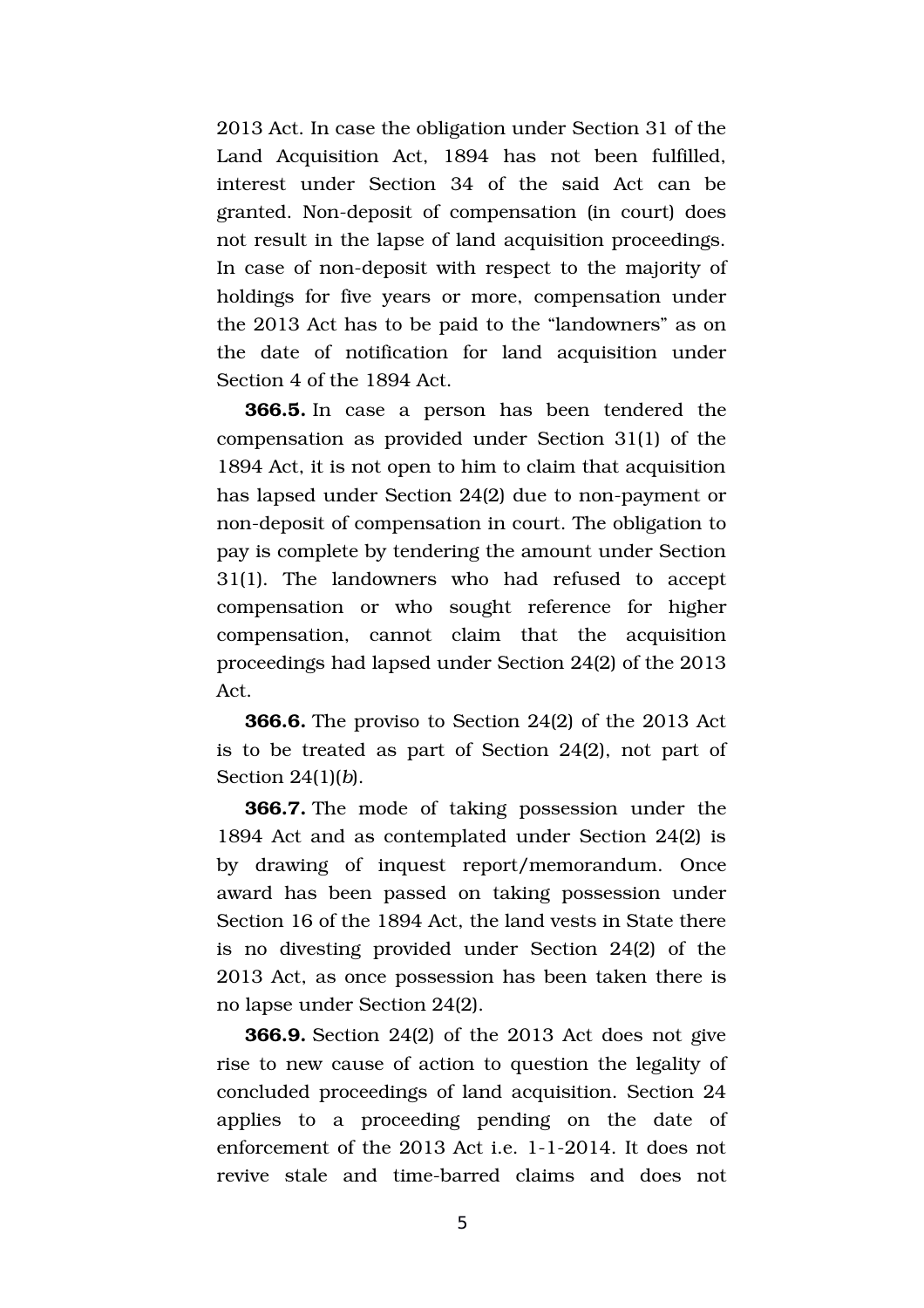reopen concluded proceedings nor allow landowners to question the legality of mode of taking possession to reopen proceedings or mode of deposit of compensation in the treasury instead of court to invalidate acquisition.

**366.8.** The provisions of Section 24(2) providing for a deemed lapse of proceedings are applicable in case authorities have failed due to their inaction to take possession and pay compensation for five years or more before the 2013 Act came into force, in a proceeding for land acquisition pending with the authority concerned as on 112014. The period of subsistence of interim orders passed by court has to be excluded in the computation of five years."

4. In view of the above Constitution Bench decision of this Court in the case of **Indore Development Authority (supra**) and the earlier decision of this Court in the case of **Pune Municipal Corporation (supra)** has been specifically overruled by this Court, which has been relied upon by the High Court while passing the impugned judgment and order, the same passed by the High Court is unsustainable and it deserves to be quashed and set aside.

4.1 In view of the decision of this Court in the case of **Indore Development Authority (supra)** and considering the facts and circumstances narrated hereinabove, it cannot be said that the

6